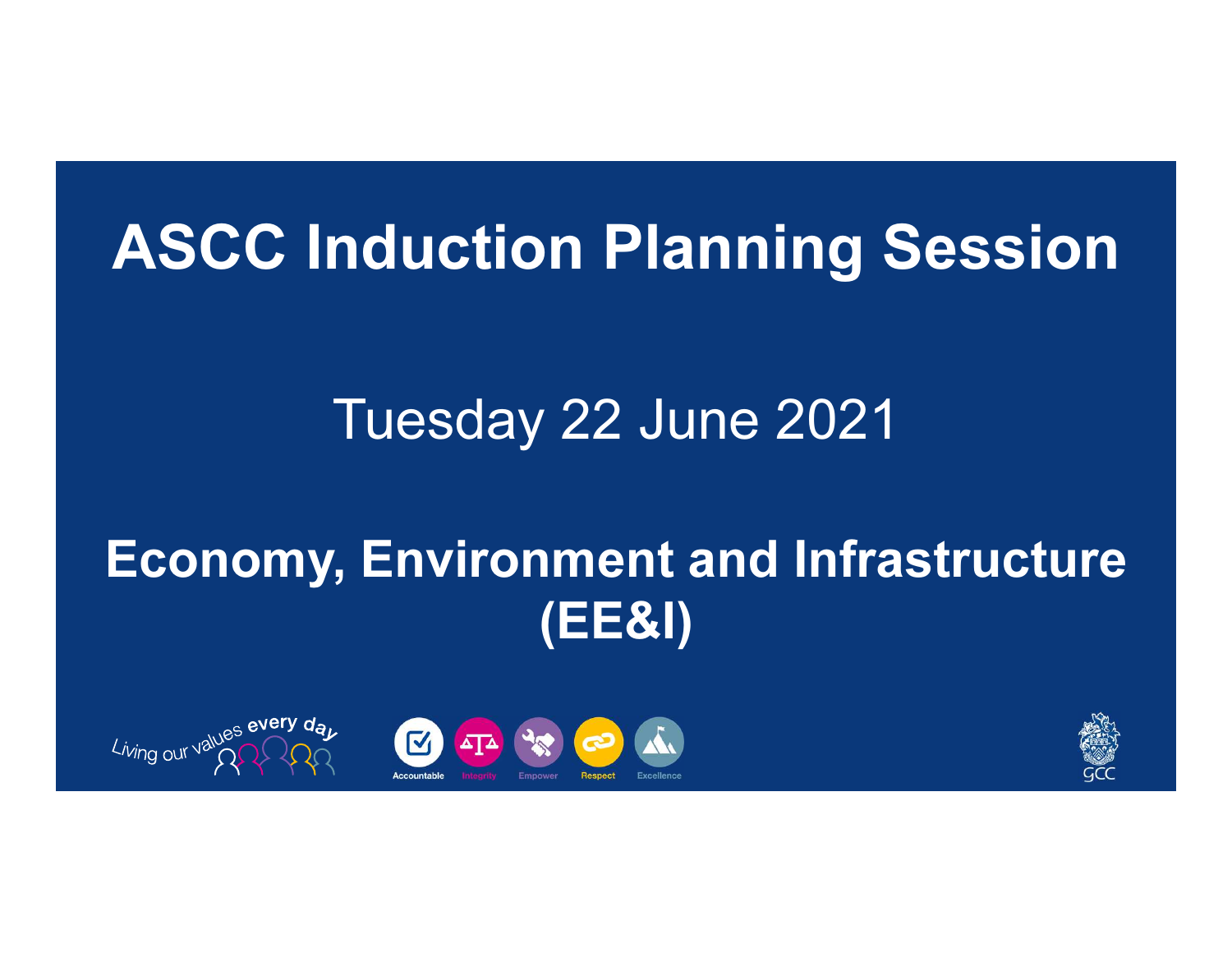| <b>EEI Service Areas</b><br><b>Colin Chick - Executive Director</b><br>Colin.Chick@gloucestershire.gov.uk 01452 328470<br>PA: Sarah Johns Sarah.Johns@gloucestershire.gov.uk 01452 328320                                                                                                                  |                                           |                                           |                                                                       |                                                                                                                                                 |                                   |
|------------------------------------------------------------------------------------------------------------------------------------------------------------------------------------------------------------------------------------------------------------------------------------------------------------|-------------------------------------------|-------------------------------------------|-----------------------------------------------------------------------|-------------------------------------------------------------------------------------------------------------------------------------------------|-----------------------------------|
| <b>Highways</b>                                                                                                                                                                                                                                                                                            | <b>Strategic</b><br><b>Infrastructure</b> | <b>Community</b><br><b>Infrastructure</b> | <b>Libraries &amp;</b><br><b>Registration</b>                         | <b>Adult</b><br><b>Education</b>                                                                                                                | <b>Waste</b><br><b>Management</b> |
| Kath Haworth                                                                                                                                                                                                                                                                                               | <b>Simon Excell</b>                       | Philip<br><b>Williams</b>                 | <b>Jane Everiss</b>                                                   | <b>Sarah Carne</b>                                                                                                                              | <b>Wayne Lewis</b>                |
| <b>112.5 FTEs</b>                                                                                                                                                                                                                                                                                          | 40 FTEs                                   | <b>144 FTEs</b>                           | 150 FTEs                                                              | 33 FTEs                                                                                                                                         | 8 FTEs                            |
| <b>Delivery Partners</b>                                                                                                                                                                                                                                                                                   |                                           |                                           |                                                                       |                                                                                                                                                 |                                   |
| <b>District Authorities</b><br>$\bullet$<br><b>Joint Core Strategy Partnership</b><br>$\bullet$<br><b>G:First Local Enterprise Partnership</b><br>$\bullet$<br><b>Western Gateway Partnership</b><br>$\bullet$<br>Department for Transport / Highways England<br>$\bullet$<br><b>MHCLG / Homes England</b> |                                           |                                           | <b>Tarmac</b><br>Ringway<br>Milestone Infrastructure<br><b>Atkins</b> | Stagecoach<br>$\bullet$<br><b>NSL (Parking)</b><br>Ubico<br>$\bullet$<br><b>UBB</b><br>$\bullet$<br>Fastershire - BT and Gigaclear<br>$\bullet$ |                                   |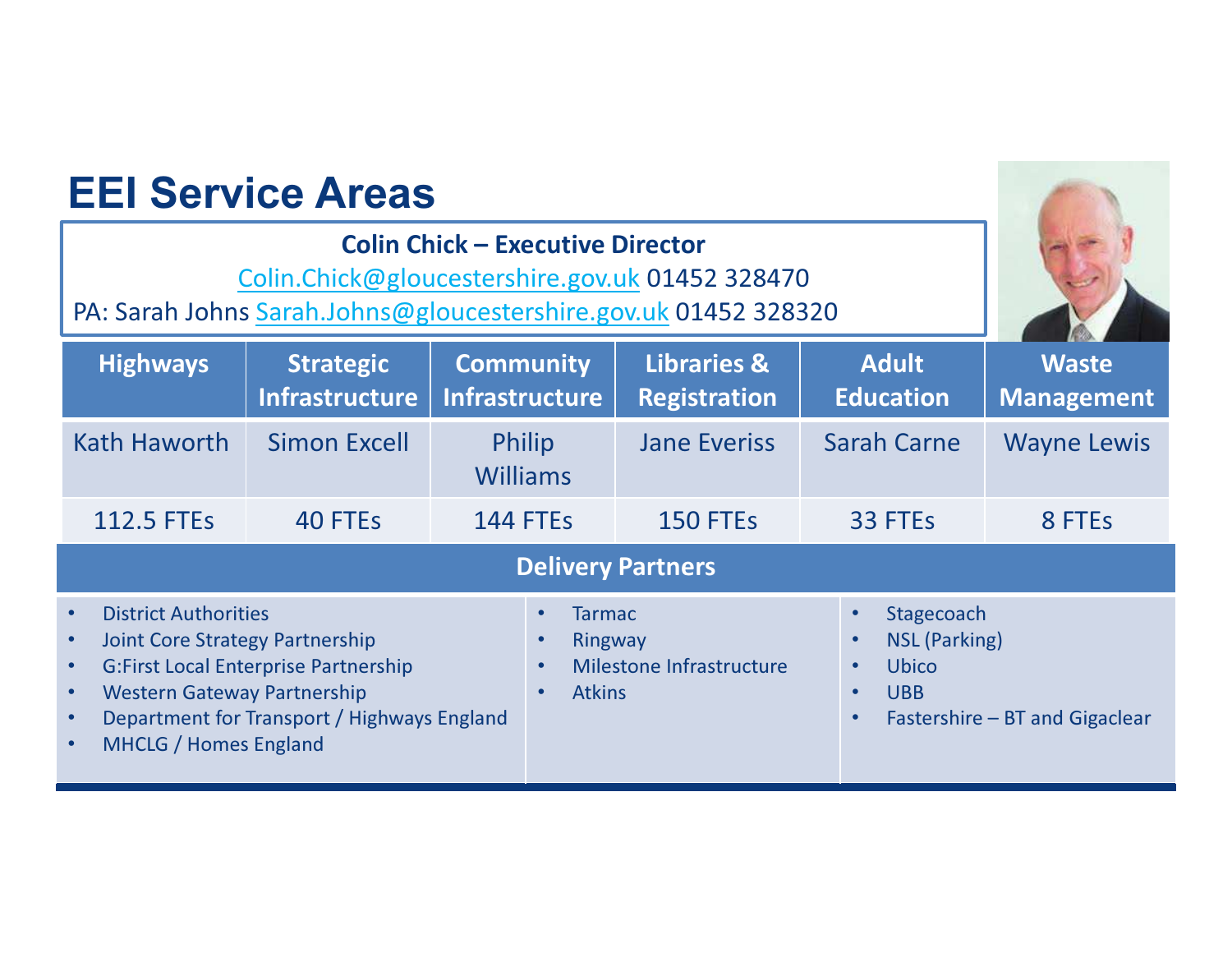### EE&I – Our responsibilities

- $\bullet$ Emergency and responsive
- $\bullet$ Our core services
- $\bullet$ Transformational and Growth

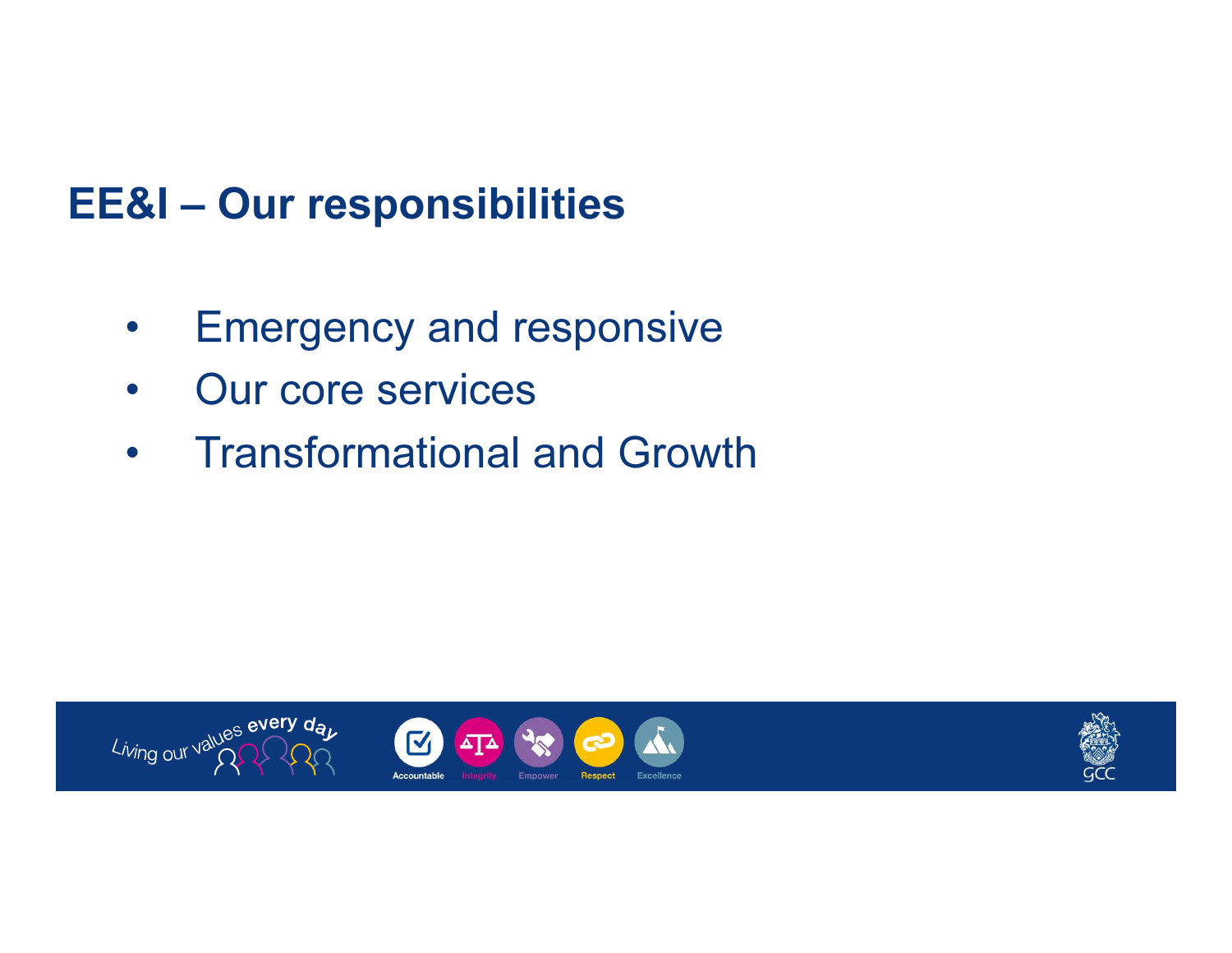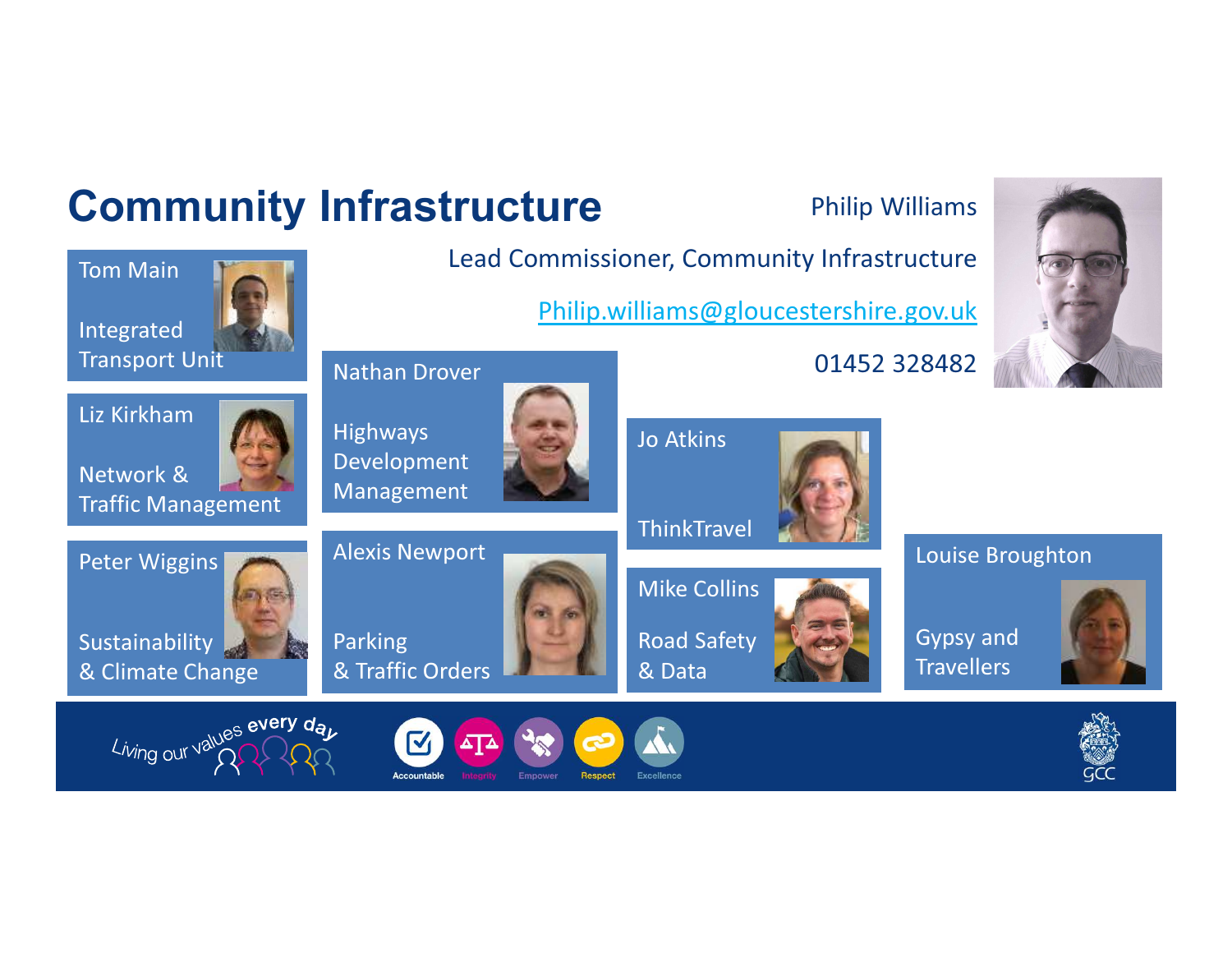### Community Infrastructure – key areas

- •• HDM - Enabling growth (housing and business developments)<br>• FULL Public community education transport, businesses
- $\bullet$ • ITU - Public, community, education transport, bus passes, ThinkTravel (School Crossing Patrols, Bikeability and GCC Fleet.
- •Highway Network Management - Road Safety (KSI analysis, scheme prioritisation, cameras, 20mph, liaison with Police & GFRS), on street Parking, Streetworks, Traffic Signals, Highway Records and modifications to the Rights of Way map
- Climate Change & Air Quality Action Plan to reduce CO2  $\bullet$ emissions to Net Zero; 1000 EV charge points, renewable energy, tree planting and improving air quality
- **Gypsy & Travellers**: managing 4 sites and unauthorised sites •











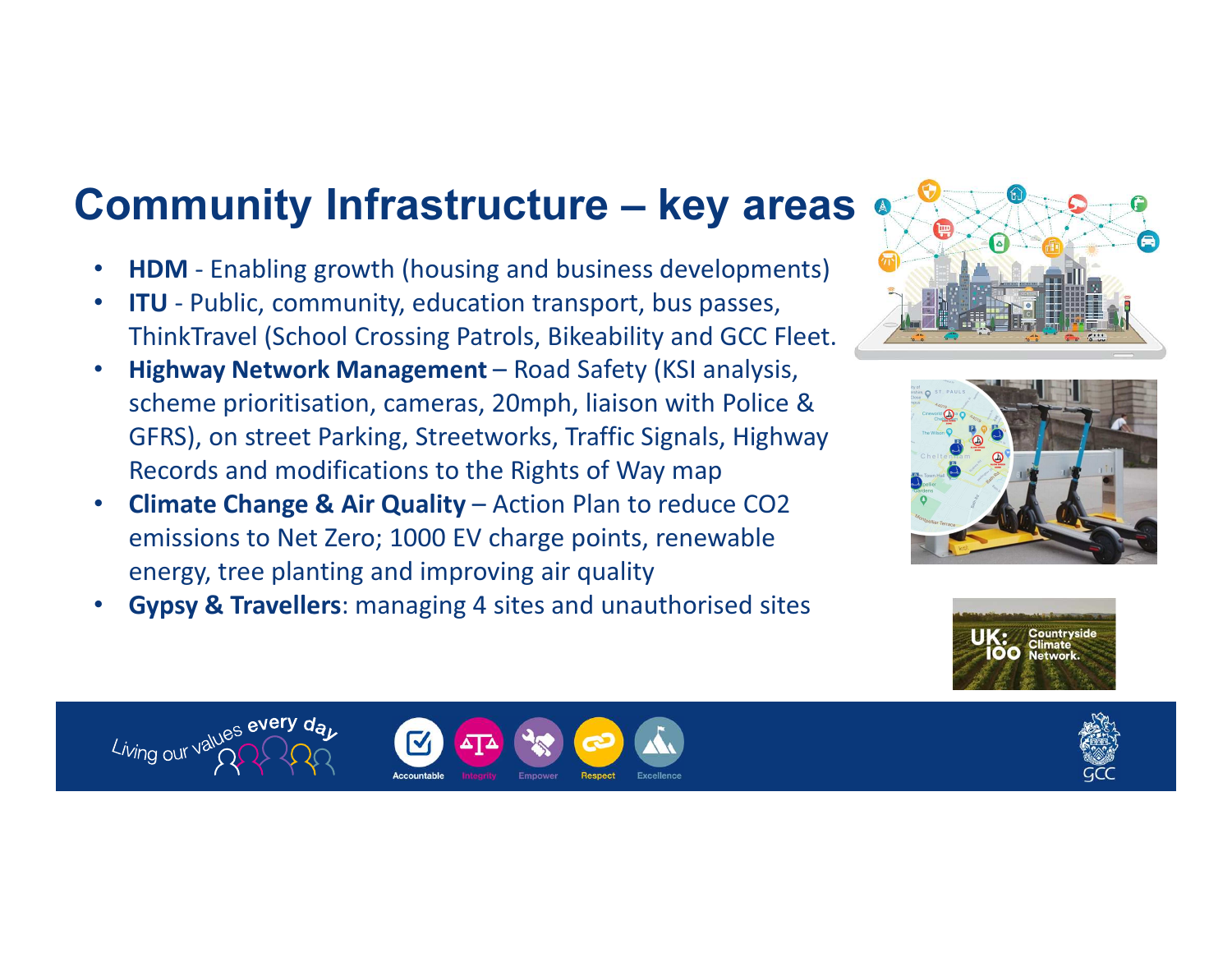### Libraries and Registration



Manager

Curtis FulcherDevelopment

Head of Libraries and Registration Services

Jane.Everiss@gloucestershire.gov.uk

Katie Smith

Manager

01452 425027

Jane Everiss





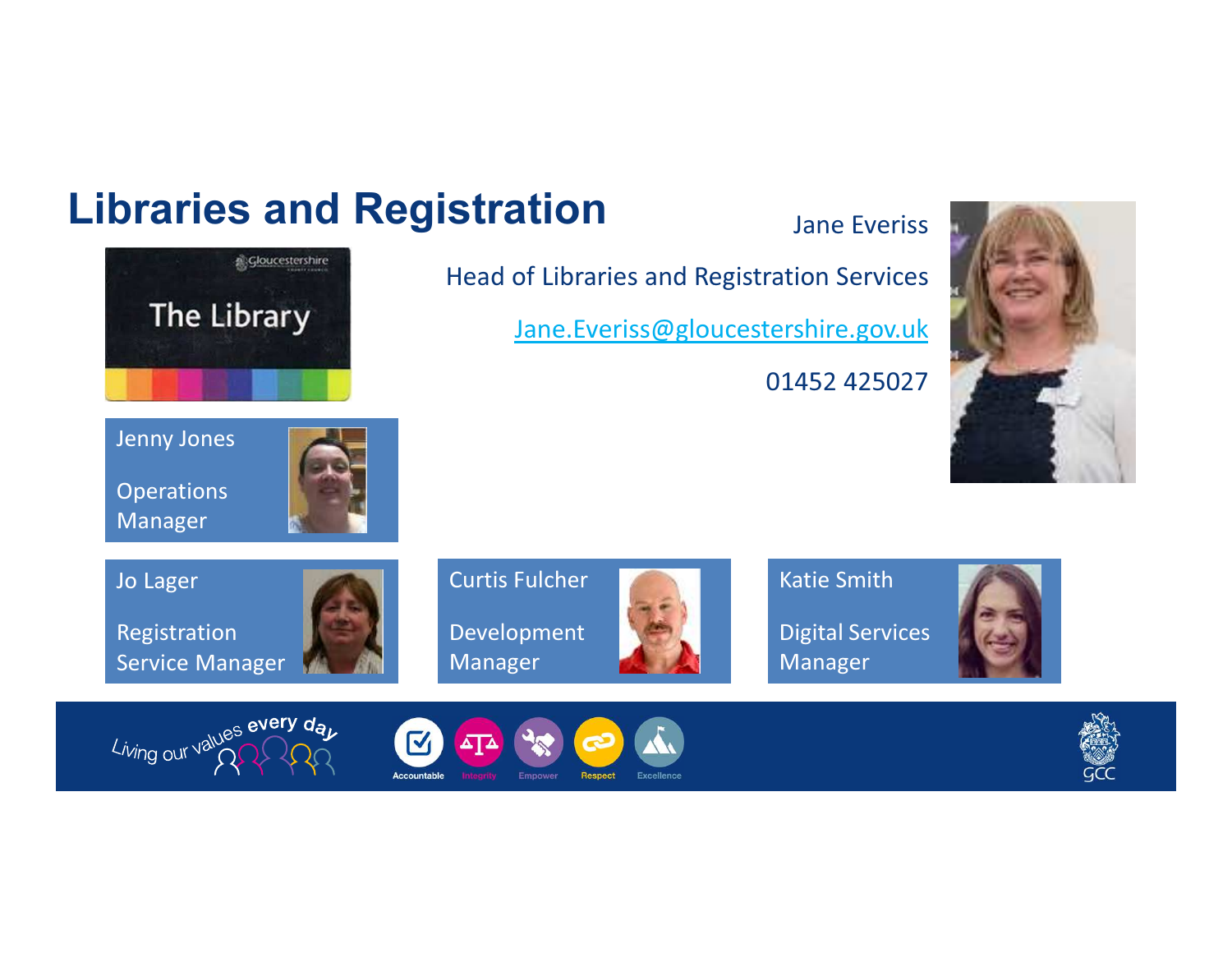## Libraries & Registration

#### Libraries

- • Provide statutory Library service at 39 locations
- $\bullet$ Roll out of Innovation labs 1 per district
- •Support groups for all ages
- • Free public Wi-Fi and PCs, ICT assistance, job clubs and career days

### Registration

- Statutory Registration of Births and Deaths •and Notices of Marriage
- $\bullet$  Responsibility for performing legal Marriages and Civil Partnerships
- delivery and management of citizenship, the custody and care of historic records and the issuing of copy certificates





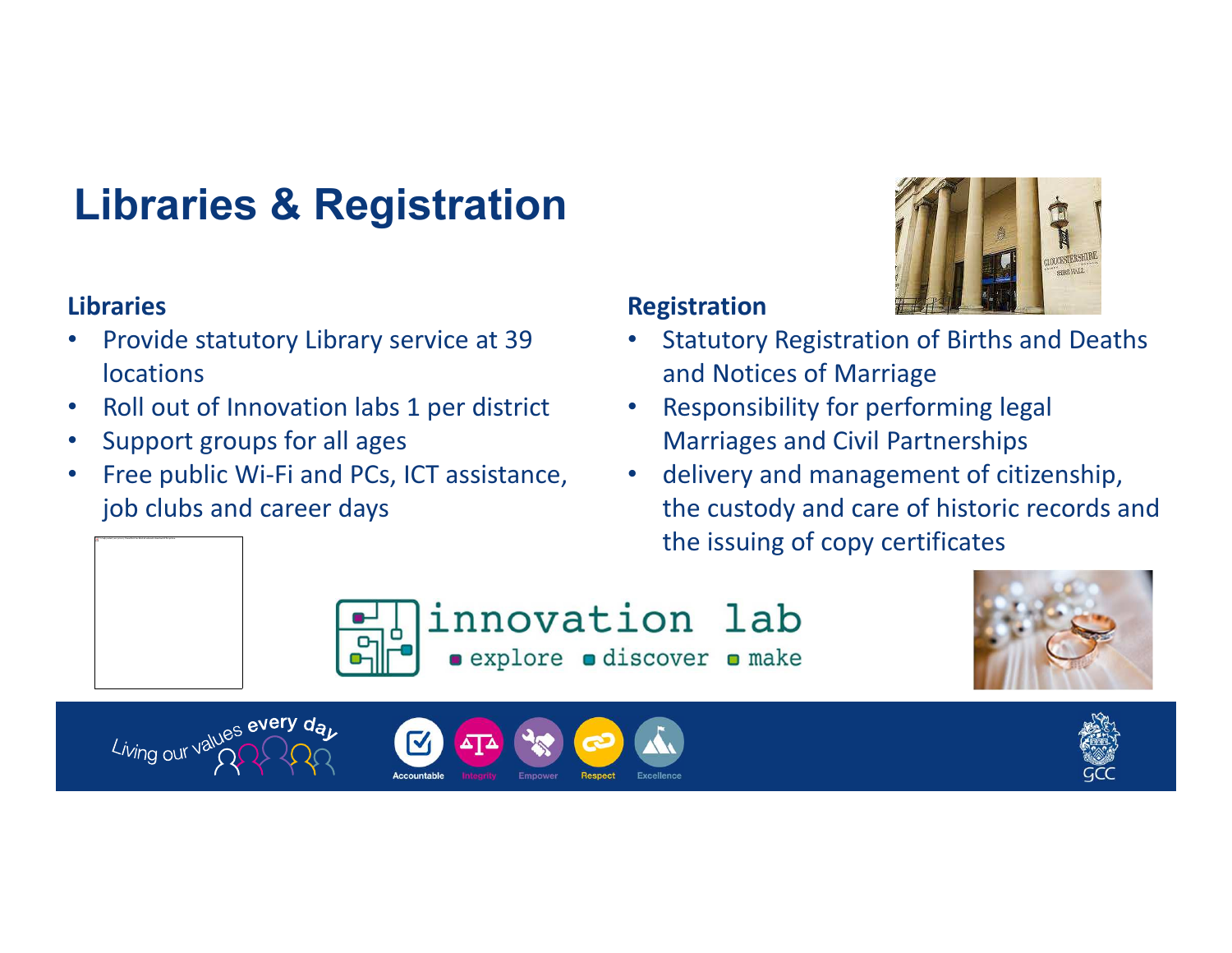### EE&I Strategic Service Drivers

We plan for a sustainable future by:

- •Implementing the Covid-19 Economic Recovery Plan
- •Ensuring we meet the needs of our adult learners
- •Extending the use of our libraries
- •Delivering a portfolio of major infrastructure projects
- • Being responsive to how people connect and use their local communities
- Managing the transition to being carbon 'Net Zero' by •2030
- Engaging with our District partners to support the •production of long-term growth plans